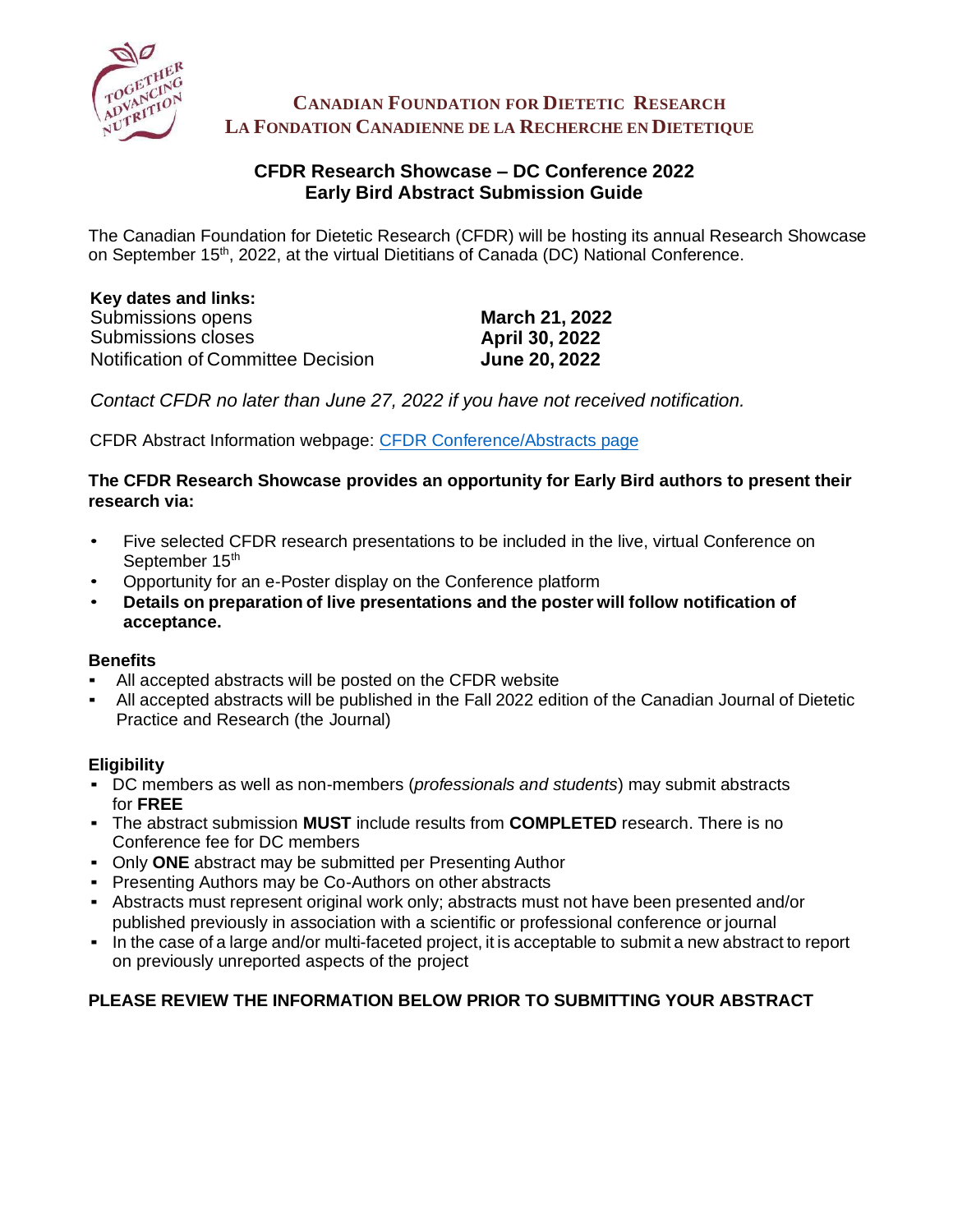### **ABSTRACT SUBMISSION CRITERIA**

- There are two categories of abstracts:
	- o **Research:** reports of original research; and,
	- o **Experience Sharing:** reports focusing on current issues or new developments in nutrition or dietetics (e.g., the process used to develop a new program or produce a valid research instrument)
- All abstracts will be blinded and peer reviewed
- Abstracts are structured with specific headings for each category
- The abstract **MUST** include results from **COMPLETED** research
- The Review Committee reserves the right to decline any submitted abstract
- All accepted abstracts must be submitted via [info@cfdr.ca](mailto:info@cfdr.ca) (instructions will be sent with notification of acceptance).
- The abstract body should be limited to 300 words using a font size of 12, Times New Roman.

## **ABSTRACT WRITING GUIDE AND FORMAT INSTRUCTIONS**

#### **Abstract Presenter(s)**

Please note that there can be only **ONE** Primary Author who must be listed **FIRST.** Please add Co-Authors in order.

### **Abstract format (examples available on website [conference page\)](https://www.cfdr.ca/Sharing/Conference.aspx)**

## **Please email submissions to [info@cfdr.ca](mailto:info@cfdr.ca)**

### **Abstract Title**

### **Names, Organizational Affiliations, and Locations of all** Authors

▪ The names (first initial + last name), author order, organizational affiliations, cities (province acronyms) of all Authors are to be ntered

▪ Do not enter credentials

▪Information as written here will be placed with the abstract published/displayed

Format Example: B. Smith<sup>1</sup>, C. John<sup>2</sup> <sup>1</sup>Brown Institute, London, ON, <sup>2</sup>Green Space University, Edmonton, AB

Reviewers base their decisions solely on the written information submitted. Chances of having an abstract accepted are increased with a clearly written, precise, informative abstract. If accepted, your abstract becomes the permanent published record of your work. Consider the following when writing the abstract:

- Does the abstract describe a research study or experience-sharing project that would be of interest to a wide variety of the dietetic research community?
- Is the study or project advancing research and practice by describing new findings, or the development of an innovative program or new educational materials?
- Is it evident that your project has been completed?

**Research** abstracts **must** contain the following **6** section headings:

- **Introduction**
- **Objectives**
- **Methods**
- **Results** (This must be a summary of results to support the conclusions)
- **Conclusions** (It is not satisfactory to say "the results will be discussed")
- **Significance** (to the field of dietetics